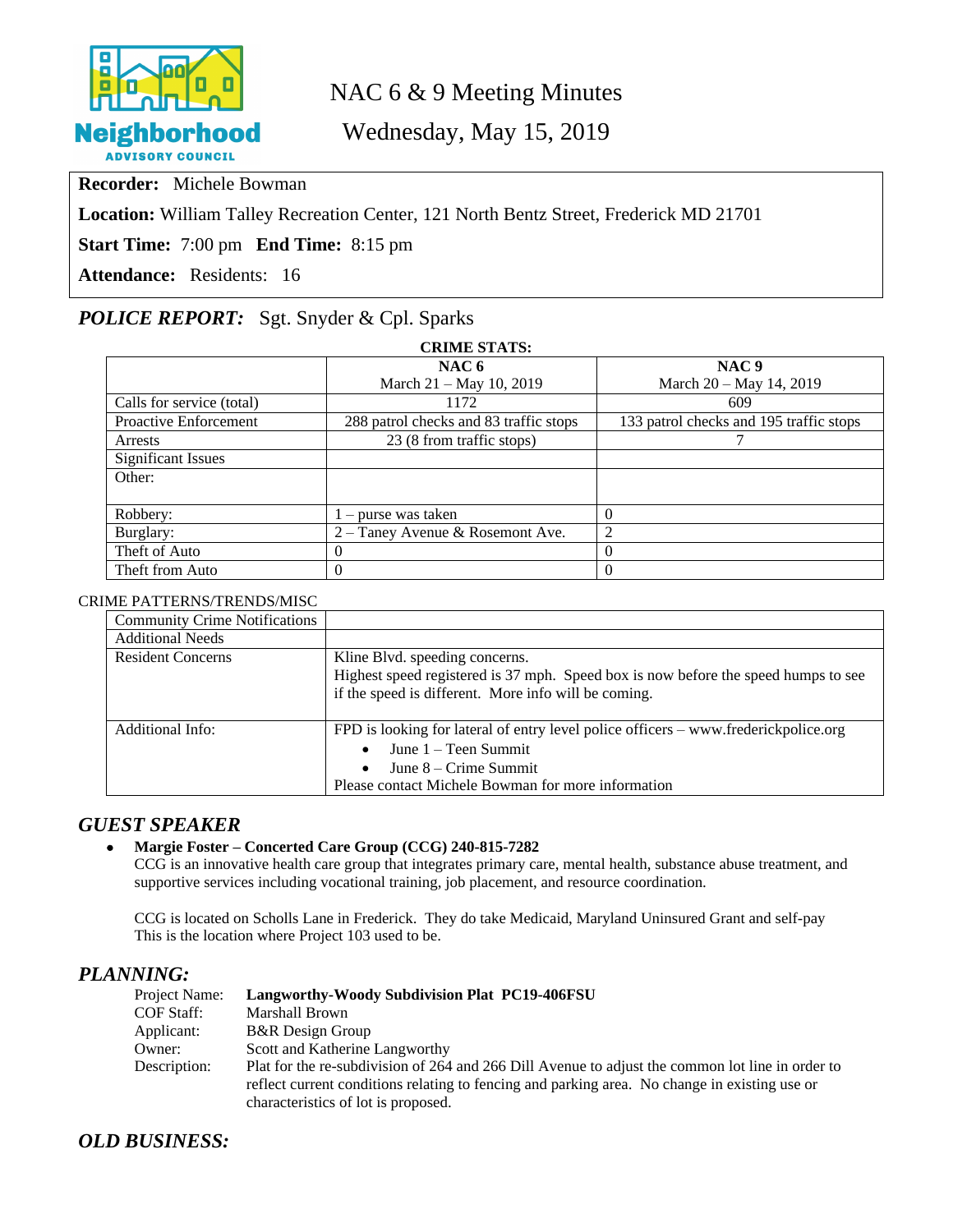## *NEW BUSINESS:*

#### **Eduardo Martinez: Parkway Elementary cutting staff**

Parents are concerned about teachers being cut from Parkway Elementary Next year kindergarten 1 teacher for 35 kids This is a change from the smaller class sizes they currently have.

A suggestion was made to partner with the Teachers Union and to contact the Board of Education. The budget will be approved June 5th. There is one more Board of Education meeting prior to the budget meeting.

#### **Identifying the Problem/Issue**

- Per the proposed 2018-2019 BOE Budget, the class sizes at Parkway Elementary School are scheduled to almost double due to a decrease in the number of teachers at each grade level.
- Per the PTA presentation and currently available information, the current and proposed student-teach allocation is as follows:

|                | 2018-2019 School Year      |                            |                                           | 2019-2020 School Year (Projected / Proposed) |                            |                                           |
|----------------|----------------------------|----------------------------|-------------------------------------------|----------------------------------------------|----------------------------|-------------------------------------------|
| Grade          | # of Children<br>per Grade | # of Teachers<br>per Grade | <b>Student to</b><br><b>Teacher Ratio</b> | # of Children<br>per Grade                   | # of Teachers<br>per Grade | <b>Student to</b><br><b>Teacher Ratio</b> |
| Kind.          | 31                         | 2                          | 15.5                                      | 34                                           |                            | 34                                        |
|                | 39                         | 2                          | 19.5                                      | 37                                           |                            | 37                                        |
| 2              | 34                         | $\mathfrak{D}$             | 17                                        | 42                                           | 2                          | 21                                        |
| 3              | 40                         | 2                          | 20                                        | 35                                           | 1.5                        | 23.3                                      |
| $\overline{4}$ | 41                         | 2                          | 20.5                                      | 41                                           | 2                          | 20.5                                      |
| 5              | 34                         | 2                          | 17                                        | 36                                           | 1.5                        | 24                                        |
| <b>Totals:</b> | 219                        | 12                         | 18.25                                     | 225                                          | 9                          | 25                                        |

- It is believed that the drop is staffing and Parkway Elementary is due to a change in Title 1 Federal Appropriations. However:
	- o Overall funding increased for the 2019-2020 School Year (need to verify)
	- o Number of teachers for the county as-a-whole increased for the 2019-2020 school year (to be verified)
- It appears that the understaffing problem at Parkway Elementary is not due to a lack of resources, but instead due to the BOE allocation decisions.

#### **Topics of Concern to Highlight to BOE**

- Safety Concerns
	- o Due to the number of students placed in each class room (as opposed to spreading the students over several classrooms – which requires additional staffing)
	- $\circ$  Fire Marshal requirements to be verified
		- Current fire code requires 20 sq. ft. of space per student per room
			- By having such large numbers of students in each classroom, the BOE is endangering the students and in-fact being negligent in their responsibility to keep student safe.
				- The BOE has a duty to keep the students under their care safe from harm;
				- The Fire Marshall has determined that the safe amount of space, in case of emergency, is 20 sq. ft. of space per student per room;
				- By not properly staffing Parkway Elementary and forcing class room overcrowding, the BOE, by both their current actions, and inaction to correct the situation, may cause harm to students;
				- If harm should occur, the BOE could be held liable for negligence.
	- o Americans with Disability Act
		- The Americans with Disability Act (ADA) requires schools to provide reasonable accommodations for students with disabilities;
		- Food Allergies are considered a disability under the ADA;